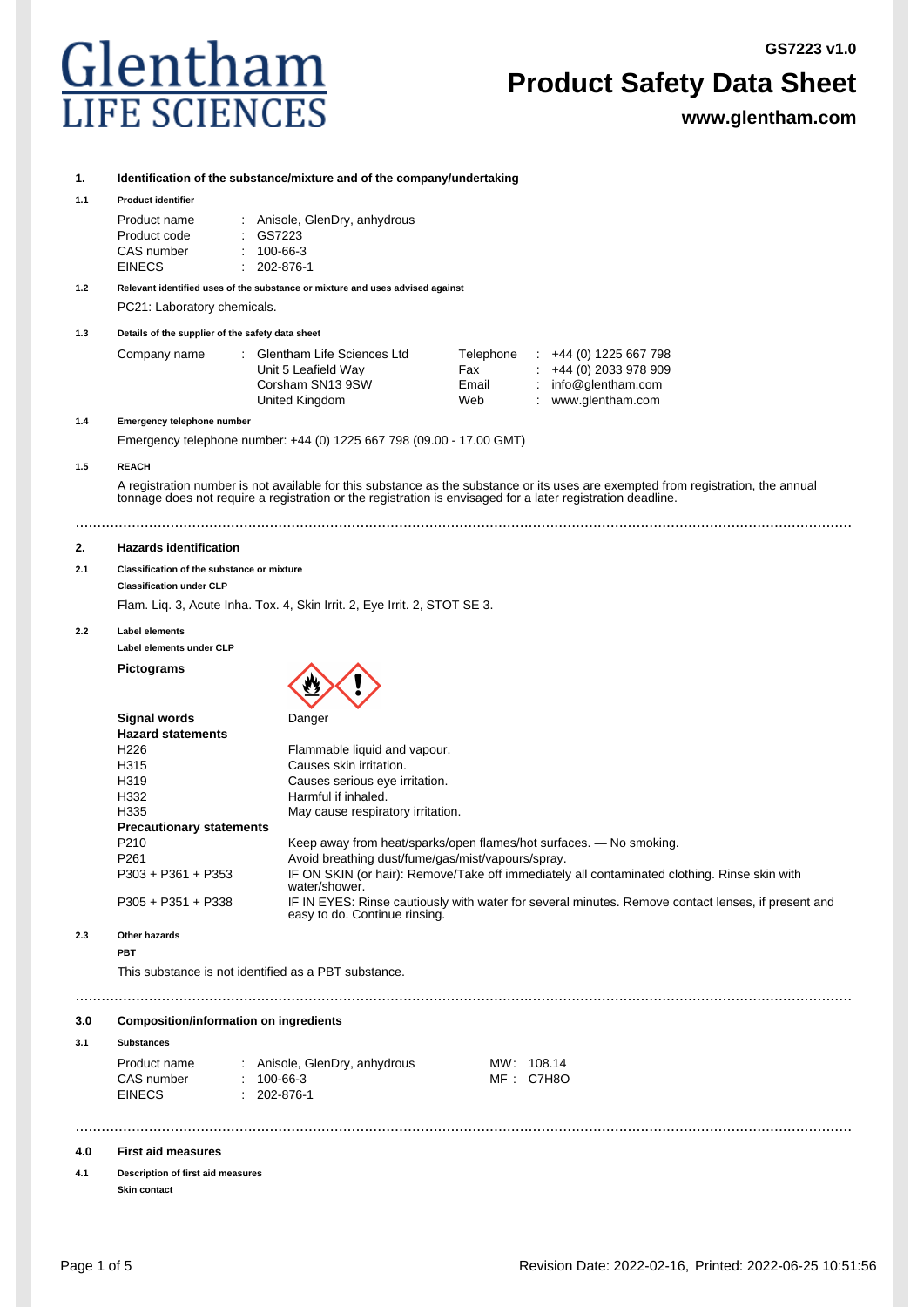# Glenthan **IFE SCIEN**

# **Product Safety Data Sheet**

# **www.glentham.com**

Wash immediately with plenty of soap and water. Remove all contaminated clothes and footwear immediately unless stuck to skin. Drench the affected skin with running water for 10 minutes or longer if substance is still on skin. Consult a doctor.

#### **Eye contact**

Bathe the eye with running water for 15 minutes. Consult a doctor.

### **Ingestion**

Wash out mouth with water. Do not induce vomiting. If conscious, give half a litre of water to drink immediately. If unconscious, check for breathing and apply artificial respiration if necessary. If unconscious and breathing is OK, place in the recovery position. Consult a doctor. Transfer to hospital as soon as possible.

#### **Inhalation**

Consult a doctor. Remove casualty from exposure ensuring one's own safety whilst doing so. If unconscious and breathing is OK, place in the recovery position. If breathing becomes bubbly, have the casualty sit and provide oxygen if available. Transfer to hospital as soon as possible.

### **4.2 Most important symptoms and effects, both acute and delayed**

#### **Skin contact**

There may be mild irritation at the site of contact. There may be irritation and redness at the site of contact.

#### **Eye contact**

There may be irritation and redness. The eyes may water profusely.

#### **Ingestion**

There may be soreness and redness of the mouth and throat. Inhalation of fumes from the stomach may cause symptoms similar to direct inhalation. There may be irritation of the throat.

#### **Inhalation**

There may be irritation of the throat with a feeling of tightness in the chest. There may be shortness of breath with a burning sensation in the throat. Exposure may cause coughing or wheezing. Drowsiness or mental confusion may occur. There may be loss of consciousness. Convulsions may occur.

#### **Delayed / immediate effects**

Immediate effects can be expected after short-term exposure. Delayed effects can be expected after long-term exposure.

### **4.3 Indication of any immediate medical attention and special treatment needed**

#### **Immediate / special treatment**

Show this safety data sheet to the doctor in attendance. Immediate medical attention is required. Eye bathing equipment should be available on the premises. Not applicable.

....................................................................................................................................................................................

# **5.0 Fire-fighting measures**

# **5.1 Extinguishing media**

Water spray. Carbon dioxide. Alcohol resistant foam. Dry chemical powder. Use water spray to cool containers. Suitable extinguishing media for the surrounding fire should be used.

### **5.2 Special hazards arising from the substance or mixture**

# **Exposure hazards**

Highly flammable. Toxic. May form flammable / explosive dust-air mixture. In combustion emits toxic fumes.

#### **5.3 Advice for fire-fighters**

Wear self-contained breathing apparatus. Wear protective clothing to prevent contact with skin and eyes.

....................................................................................................................................................................................

# **6.0 Accidental release measures**

# **6.1 Personal precautions, protective equipment and emergency procedures**

# **Personal precautions**

Refer to section 8 of SDS for personal protection details. Notify the police and fire brigade immediately. Eliminate all sources of ignition. If outside do not approach from downwind. If outside keep bystanders upwind and away from danger point. Mark out the contaminated area with signs and prevent access to unauthorised personnel. Do not attempt to take action without suitable protective clothing - see section 8 of SDS. Do not create dust.

# **6.2 Environmental precautions**

Do not discharge into drains or rivers. Alert the neighbourhood to the presence of fumes or gas.

# **6.3 Methods and material for containment and cleaning up**

# **Clean-up procedures**

Absorb into dry earth or sand. Transfer to a closable, labelled salvage container for disposal by an appropriate method. Do not use equipment in clean-up procedure which may produce sparks. Clean-up should be dealt with only by qualified personnel familiar with the specific substance.

# **6.3 Reference to other sections**

Refer to section 8 of SDS.

....................................................................................................................................................................................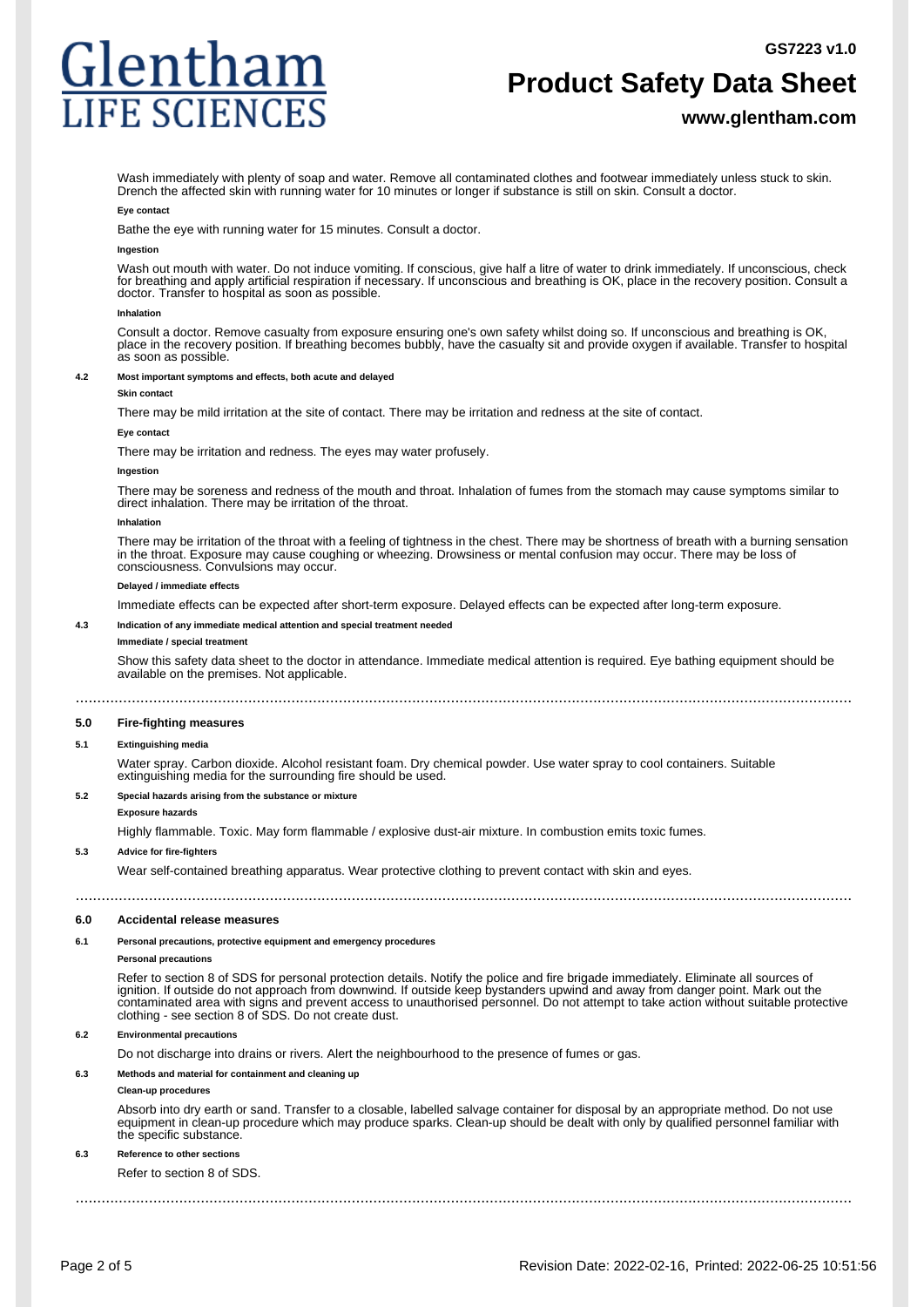**GS7223 v1.0**



# **Product Safety Data Sheet**

**www.glentham.com**

# **7.0 Handling and storage**

# **7.1 Precautions for safe handling**

#### **Handling requirements**

Ensure there is sufficient ventilation of the area. Ensure there is exhaust ventilation of the area. Do not handle in a confined space. Avoid the formation or spread of dust in the air. Smoking is forbidden. Use non-sparking tools. Avoid direct contact with the substance.

# **7.2 Conditions for safe storage, including any incompatibilities**

#### **Storage conditions**

Store in cool, well ventilated area. Keep away from sources of ignition. Keep container tightly closed. Avoid contact with water or humidity. Prevent the build up of electrostatic charge in the immediate area. Ensure lighting and electrical equipment are not a source of ignition.

#### **7.3 Specific end use(s)**

No data available.

# ....................................................................................................................................................................................

**8.0 Exposure controls/personal protection**

#### **8.1 Control parameters**

**Workplace exposure limits**

### Not applicable.

**8.2 Exposure controls**

### **Engineering measures**

Ensure there is sufficient ventilation of the area. Ensure there is exhaust ventilation of the area. Ensure lighting and electrical equipment are not a source of ignition.

# **Respiratory protection**

Respiratory protective device with particle filter. Self- contained breathing apparatus must be available in case of emergency. Self-contained breathing apparatus must be used in handling.

#### **Hand protection**

Protective gloves.

#### **Eye protection**

Safety glasses. Ensure eye bath is to hand.

#### **Skin protection**

Protective clothing.

# ....................................................................................................................................................................................

# **9.0 Physical and chemical properties**

# **9.1 Information on basic physical and chemical properties**

Physical Form:

Colour:

#### **9.2 Other information**

Not applicable.

### **10.0 Stability and reactivity**

#### **10.1 Reactivity**

Stable under recommended transport or storage conditions.

# **10.2 Chemical stability**

Stable under normal conditions. Stable at room temperature.

# **10.3 Possibility of hazardous reactions**

**Hazardous reactions**

Hazardous reactions will not occur under normal transport or storage conditions. Decomposition may occur on exposure to conditions or materials listed below.

....................................................................................................................................................................................

# **10.4 Conditions to avoid**

Heat. Hot surfaces. Sources of ignition. Flames.

# **10.5 Incompatible materials Materials to avoid**

Strong acids. Strong oxidising agents.

....................................................................................................................................................................................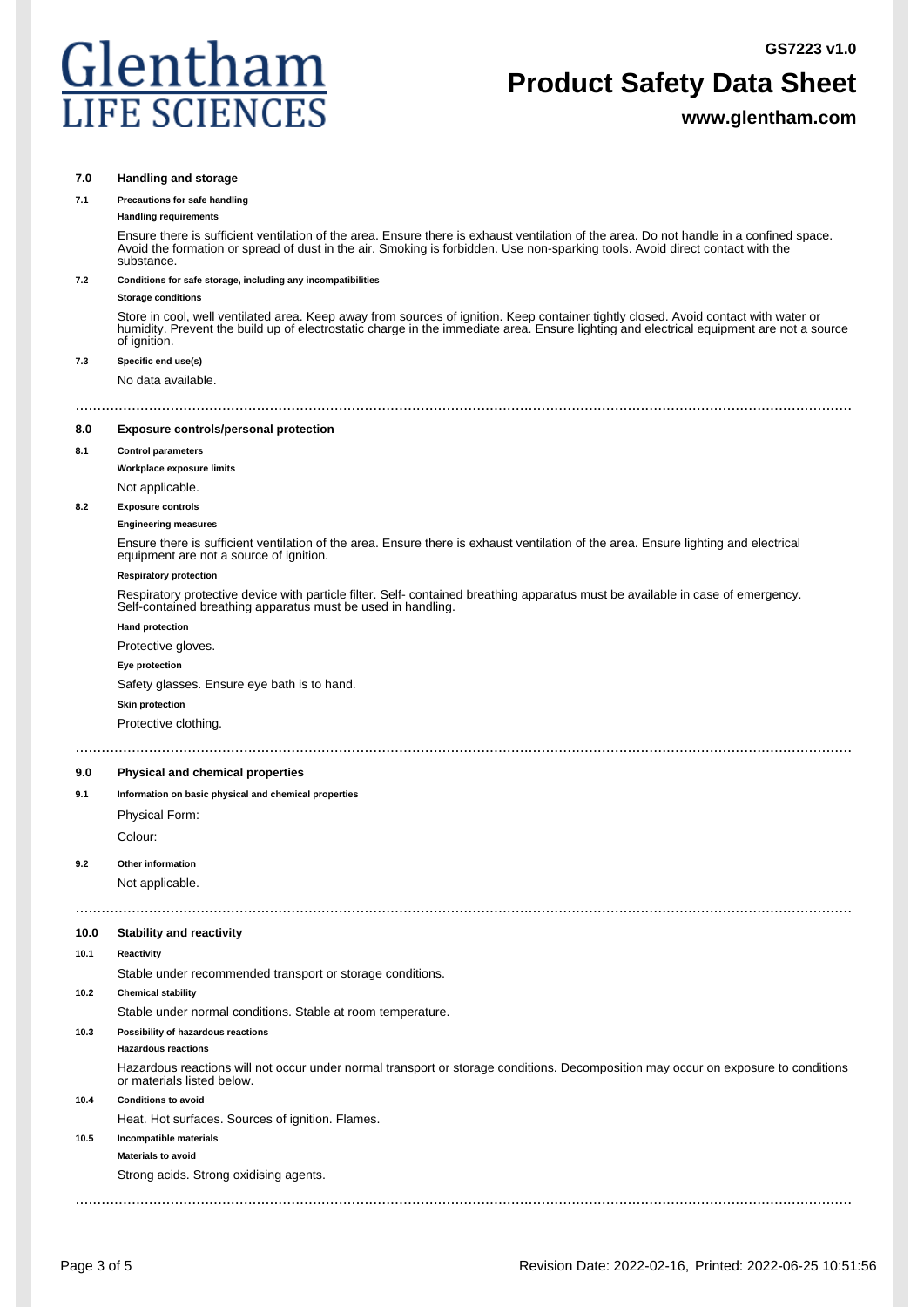**GS7223 v1.0**



# **Product Safety Data Sheet**

**www.glentham.com**

| 11.0 | <b>Toxicological information</b>                                                                                                                                                                                                                                                                             |
|------|--------------------------------------------------------------------------------------------------------------------------------------------------------------------------------------------------------------------------------------------------------------------------------------------------------------|
| 11.1 | Information on toxicological effects                                                                                                                                                                                                                                                                         |
|      | <b>Toxicity values</b>                                                                                                                                                                                                                                                                                       |
|      | Not applicable.                                                                                                                                                                                                                                                                                              |
| 11.2 | Information on toxicological effects<br><b>Skin contact</b>                                                                                                                                                                                                                                                  |
|      | There may be mild irritation at the site of contact. There may be irritation and redness at the site of contact.                                                                                                                                                                                             |
|      | Eye contact                                                                                                                                                                                                                                                                                                  |
|      | There may be irritation and redness. The eyes may water profusely.                                                                                                                                                                                                                                           |
|      | Ingestion                                                                                                                                                                                                                                                                                                    |
|      | There may be soreness and redness of the mouth and throat. Inhalation of fumes from the stomach may cause symptoms similar to<br>direct inhalation. There may be irritation of the throat.                                                                                                                   |
|      | Inhalation                                                                                                                                                                                                                                                                                                   |
|      | There may be irritation of the throat with a feeling of tightness in the chest. There may be shortness of breath with a burning sensation<br>in the throat. Exposure may cause coughing or wheezing. Drowsiness or mental confusion may occur. There may be loss of<br>consciousness. Convulsions may occur. |
|      | Delayed / immediate effects                                                                                                                                                                                                                                                                                  |
|      | Immediate effects can be expected after short-term exposure. Delayed effects can be expected after long-term exposure.                                                                                                                                                                                       |
|      | Other information                                                                                                                                                                                                                                                                                            |
|      |                                                                                                                                                                                                                                                                                                              |
|      |                                                                                                                                                                                                                                                                                                              |
| 12.0 | <b>Ecological information</b>                                                                                                                                                                                                                                                                                |
| 12.1 | <b>Toxicity</b>                                                                                                                                                                                                                                                                                              |
|      | Not applicable.                                                                                                                                                                                                                                                                                              |
| 12.2 | Persistence and degradability                                                                                                                                                                                                                                                                                |
|      | Biodegradable.                                                                                                                                                                                                                                                                                               |
| 12.3 | <b>Bioaccumulative potential</b>                                                                                                                                                                                                                                                                             |
|      | No bioaccumulation potential.                                                                                                                                                                                                                                                                                |
| 12.4 | <b>Mobility in soil</b>                                                                                                                                                                                                                                                                                      |
|      | Readily absorbed into soil. No data available.                                                                                                                                                                                                                                                               |
| 12.5 | Results of PBT and vPvB assessment                                                                                                                                                                                                                                                                           |
|      | This substance is not identified as a PBT substance.                                                                                                                                                                                                                                                         |
| 12.6 | Other adverse effects                                                                                                                                                                                                                                                                                        |
|      | Negligible ecotoxicity.                                                                                                                                                                                                                                                                                      |
|      |                                                                                                                                                                                                                                                                                                              |
| 13.0 | <b>Disposal considerations</b>                                                                                                                                                                                                                                                                               |
| 13.1 | Waste treatment methods                                                                                                                                                                                                                                                                                      |
|      | <b>Disposal operations</b>                                                                                                                                                                                                                                                                                   |
|      | Transfer to a suitable container and arrange for collection by specialised disposal company.                                                                                                                                                                                                                 |
|      | <b>NB</b>                                                                                                                                                                                                                                                                                                    |
|      | The user's attention is drawn to the possible existence of regional or national regulations regarding disposal.                                                                                                                                                                                              |
|      |                                                                                                                                                                                                                                                                                                              |
| 14.0 | <b>Transport information</b>                                                                                                                                                                                                                                                                                 |
| 14.1 | <b>UN number</b>                                                                                                                                                                                                                                                                                             |
|      | <b>UN2222</b>                                                                                                                                                                                                                                                                                                |
| 14.2 | UN proper shipping name                                                                                                                                                                                                                                                                                      |
|      | Anisole                                                                                                                                                                                                                                                                                                      |
| 14.3 | Transport hazard class(es)                                                                                                                                                                                                                                                                                   |
|      | 3                                                                                                                                                                                                                                                                                                            |
| 14.4 | Packing group                                                                                                                                                                                                                                                                                                |
|      | Ш                                                                                                                                                                                                                                                                                                            |
| 14.5 | <b>Environmental hazards</b>                                                                                                                                                                                                                                                                                 |
|      | N/A                                                                                                                                                                                                                                                                                                          |
| 14.6 | Special precautions for user                                                                                                                                                                                                                                                                                 |